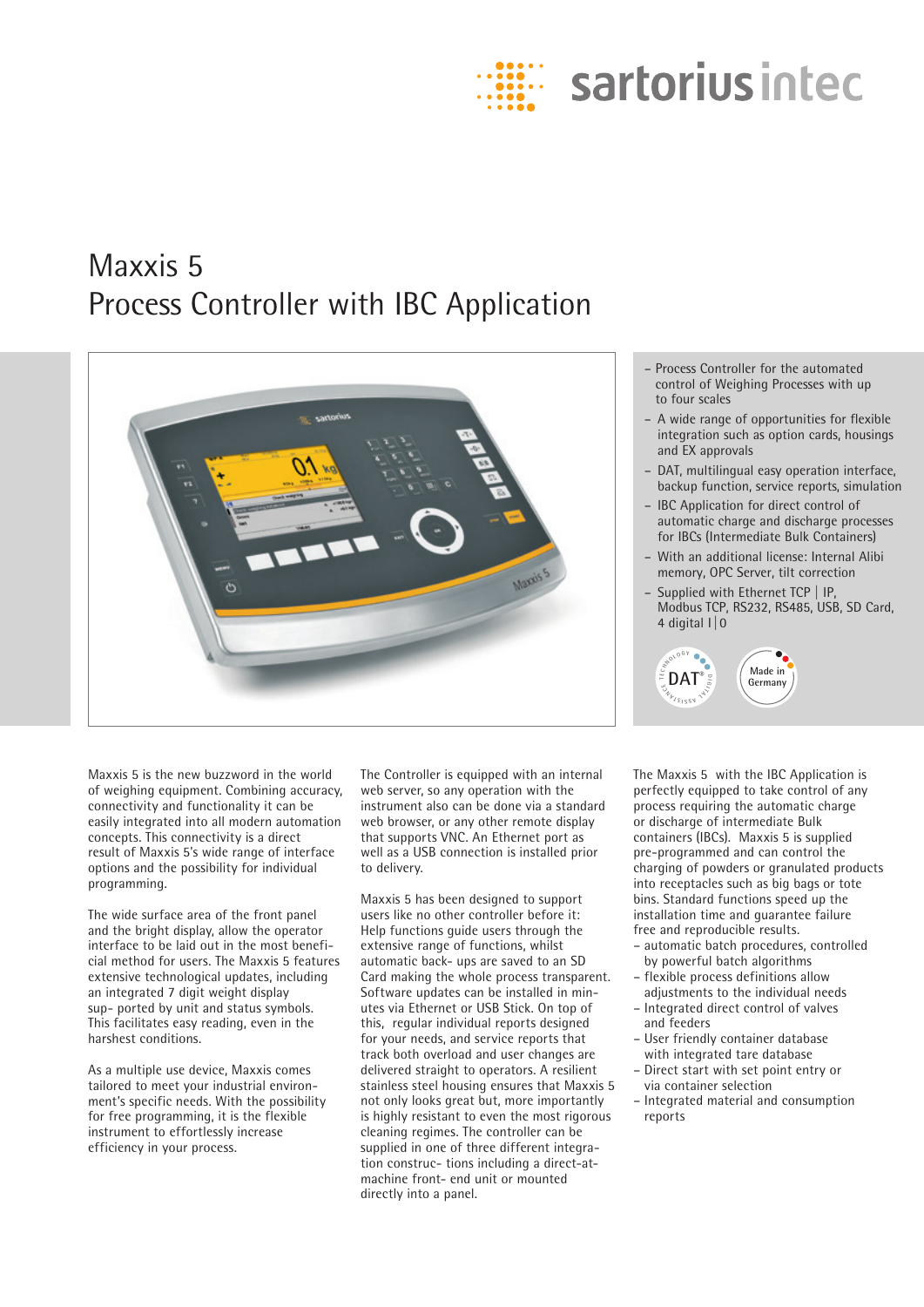**Direct charge of IBCs placed on a scale** The process is started through the inputting of set points or by making a selection from an internal database. The Maxxis 5 can then be given total control of the charge operation using IBCs on scales, or suspended from weigh frames. By inputting different tare values for a range of IBCs, containers that are not full can be "toped up" or charged to the original set point if required. An integrated material flow control, ensures that the desired amount of material is sup plied to each IBC during the charge process. If at any point during the process the flow drops below the desired rate, an alarm will be raised in conjunction with the initiation of any installed flow aids.



### **Direct discharge from a storage weigh hopper into IBCs**

For processes where a weigh hopper is directly feeding IBCs, the Maxxis 5 will con trol valves and feeders as well as controlling the refill or emptying of the hopper. Using set points or the Internal IBC memory the process can be accurately moderated. Maxxis 5 allows different sequences of charge processes to be efficiently utilized. The controller will check at the beginning of each process that sufficient material is in the hopper and will prevent charging if the weight values are incorrect.

The storage hopper can be topped up both manually or automatically. The controller will then perform continuous checks to ensure the refill process is complete before begin ning or accepting refill commands. For main tenance or product change requirements, the entire contents of a hopper can be emptied.

# **Charging of IBCs using a dedicated weigh hopper**

Maxxis 5 can be installed as the controller for the complete charge operation. Taking control of a weigh hopper, and using prede termined set points the desired quantity of material can be discharged into a waiting IBC. This process can be carried out with full automization or via operator action. In this highly efficient process layout, Maxxis 5 can be given set points or an IBC can be selected from the extensive internal memory. The PLC will control not just valves and feeders, but will also identify when an IBC is correctly positioned too. Utilizing a dedicated weigh hopper in conjunction with Maxxis provides maximum efficiency. This is because an IBC can be changed during an active batch for continuous high perfor mance operation.



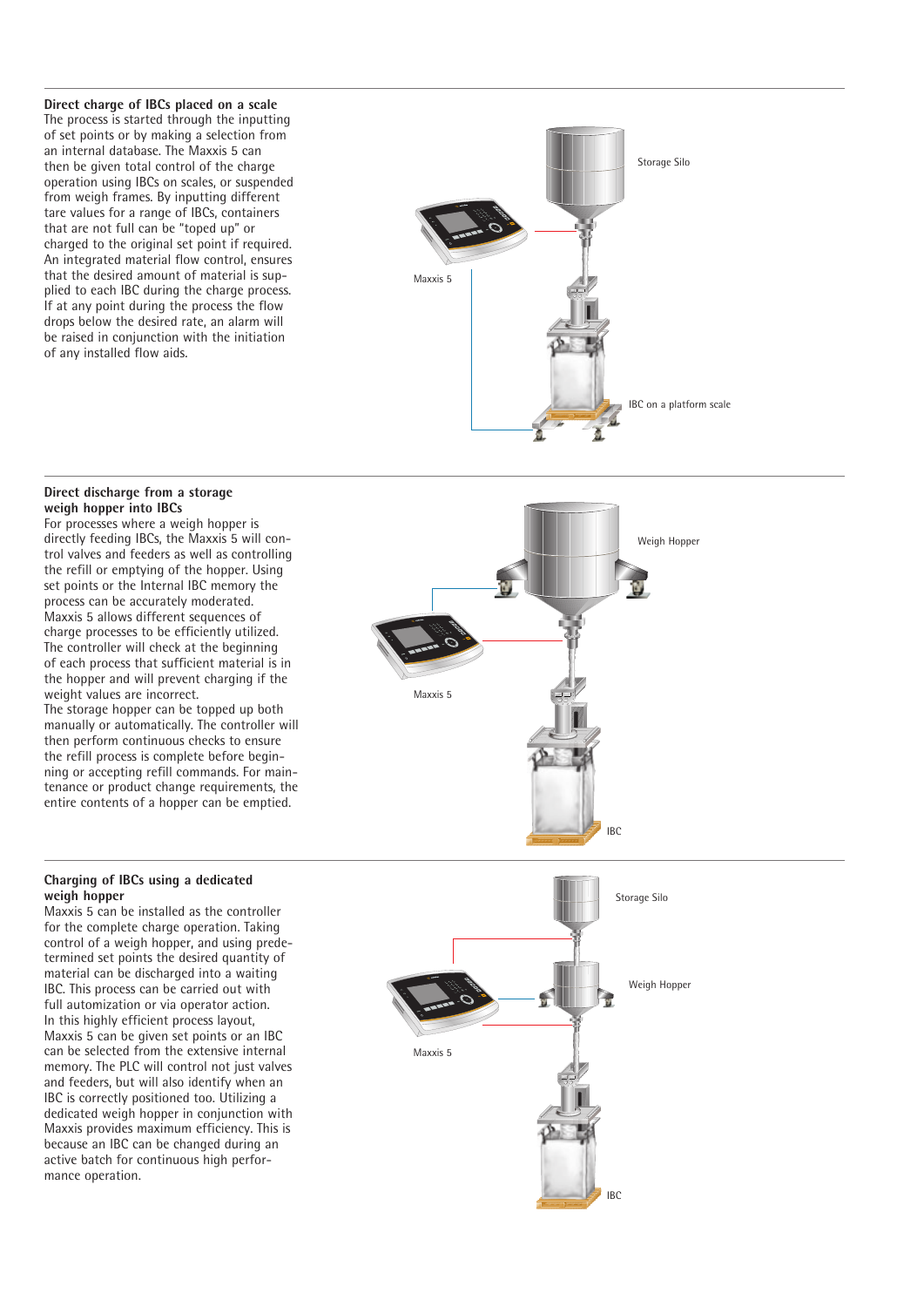|                              | Parallel process tasks |                  |
|------------------------------|------------------------|------------------|
| <b>Parallel process task</b> |                        | Process task 1   |
| Parallel process task        |                        | enabled          |
| Start by                     |                        | SPM- address %MX |
| Start SPM address %MX        |                        | o                |
| Start SPM name               |                        |                  |
| Output SPM address %MX       |                        | o                |
| Output SPM name              |                        |                  |
| High pulse duration          |                        | 0 <sub>5</sub>   |
| Low pulse duration           |                        | 0 x              |
|                              |                        |                  |
| Default                      |                        |                  |

# **Process definition**

The dosing process can also control other functions, such as: a suction, a pressure control or initiate the dosing only when a container is in position. Parallel processes, such as starting samplers or discharge equipment can also be integrated.

Predefined dosing modes, this ensures accuracy and repeatability. Here you can choose between different processes: "coarse | fine" or "coarse | medium | fine" cut-offs or control via analog output.

# **COLLANDO Input - Output** AND conjunction of 2 inputs OR conjunction of 2 inputs AND conjunction of 3 inputs OR conjunction of 3 inputs AND conjunction of 4 inputs OR conjunction of 4 inputs

#### **PLC Functions**

The Maxxis 5 has an advanced control function. Required control signals can be linked according to functions with each other, wellknown functions such as AND | OR | NOT | ... can be used here. Name mappings simplify the handling of these functions and signal management.



#### **Operator management**

All your data and configurations are securely protected against any unauthorised changes thanks to the secure structure of Maxxis 5. Through the assignation of user access rights (User IDs and PINs), users will only have access to the facilities they need most.

| Printout                         |  |                     |
|----------------------------------|--|---------------------|
| Print template                   |  | <b>Label ticket</b> |
| <b>Ticket printer</b>            |  | Printer             |
| Report printer                   |  | No printer          |
| Number of printouts              |  | о                   |
| <b>Use NLE</b>                   |  | O                   |
| Contigure lines for Label ticket |  |                     |
| Line 1                           |  | blank line          |
| Line 2                           |  | Order name          |
| Line 3                           |  | Product ID          |
|                                  |  | Process name        |

Default

#### **Printouts**

Save

Preconfigured printouts come as standard when you purchase a Maxxis 5 with the IBC application. These printouts can be adapted to suit your individual needs and operating sequences at any time. Maxxis 5 is supported by the Sartorius Nice Label Express Program which allows users to modify the type face and add additional bar graphs and even graphics to their print outs.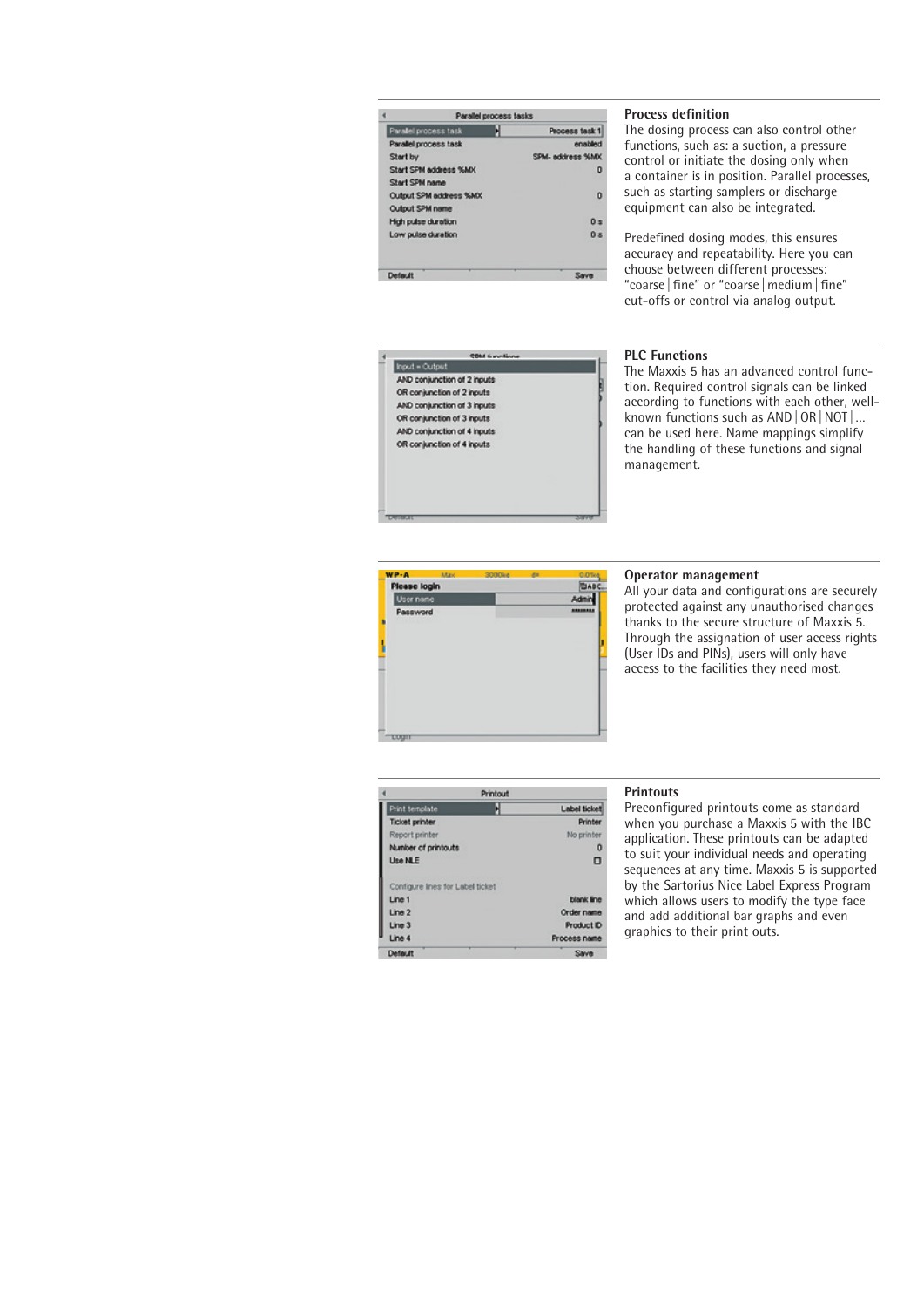For Panel Mounting IP protection class: IP20 Front panel: IP65 Material: stainless steel RoHS conform

Other possible housings:

- Stainless steel complete IP65
- Bracket housing IP 65
- Blackbox housing IP20
- For more detailed information please consult the order list

# **Dimensions**

 $350 \times 280 \times 94$  mm Depth including screen clamping rail

### **Display and Status**

TFT graphical color display 5.7" with 320  $\times$  240 pixels, graphic Weight display: 7-digits, up to 3 cm Available weight units are t, kg, g, mg, lb and oz. 1 Status LED to signal shut-down procedure

**Keys** 37 keys, key pad foil

#### **Languages |Character sets**

ASCII, Latin 1 Latin Ext A cyrillic hiragana katakana CJK (simplified Chinese only)

#### **Standard Interfaces**

RS232 RS485/422 Ethernet TCP |IP, Modbus TCP USB 4 Digital I/Os SD Card Slot

#### **Options**

2 Analog |Digital Weighing Points 2 Option Slots 1 Fieldbus Slot For more detailed information please consult the order list

# **Digital Scales**

Connection of digital SBI |XBPI Platforms are possible. (Power supply of one platform) Connection to digital Pendeo Load cells is possible (power supply needed) For other connectable scales please check manual

**Load cell connection** All strain gauge load cells; 6- or 4-wire connection

**Load cell supply** 12V, short-circuit proof. External load cell supply possible.

#### **Minimum load impedance**

min. 75 Ohm e.g. 6 load cells with 650 Ohm or 4 load cells with 350 Ohm

#### **Measuring principle**

Measuring amplifier: Delta-Sigma converter Measuring time: min 5 ms – max. 1600 ms

**Digital filter for load cell**<br>4<sup>th</sup> order (low pass), Bessel, Aperiodic or Butterworth

# **ATEX Zone 2/22 approved (Option)**

Zone 2, IIC T4 / Zone 22, IIIC T80°C Ta: -10°C ... +40°C

**Approved for FM/CSA Class I Div.2 (Option)** NI / I / 2 / ABCD / T4 Ta =  $-10^{\circ}$ C to  $+40^{\circ}$ C – 2015571; NIFW ANI / I, II, III / 2 / ABCD / T4 Ta =  $-10^{\circ}$ C to  $+40^{\circ}$ C – 2015571; NIFW

#### **A|D Converter Input range**

4,8 nV (appr. 7.5 Mio. div.) Usable resolution: 0.2 μV/d Measuring signal: 0 to 36mV (for 100% nominal load)

# **Linearity**

 $< 0.003\%$ 

#### **Control outputs** 4 relay two way contact

Max. switching voltage 31 V DC |24 V AC Max. switching current: 1 A

**Control Inputs** Quantity: 4 opto-decoupled inputs Can be used as 'passive' or 'active'

#### **Voltage**

Input (active): Can be switched via a potential-free contact Input (passive): – Logic 0: 0 to 5 V DC or – open Logic 1: 10 to 28 V DC External power supply required

Current: <7 mA @ 24 V  $<$ 3 mA @ 12 V

#### **Power Supply** 100 –240 VAC, (+10/-15%), 50 -60 Hz max. 21 W/44 VA Optional: 24 VDC, (+/-10%), max 20 W

**Temperature effects** Zero: TK0 m < 0.05 μV/K RTI Span: TKspan <  $+/- 4$  ppm/K

**Environmental conditions Temperature** W&M: -10 °C to +40 °C Operation: –10°C to +50°C Storage: –20°C to +70°C

**Weight** Net: 3 kg Shipping weight: approx. 4 kg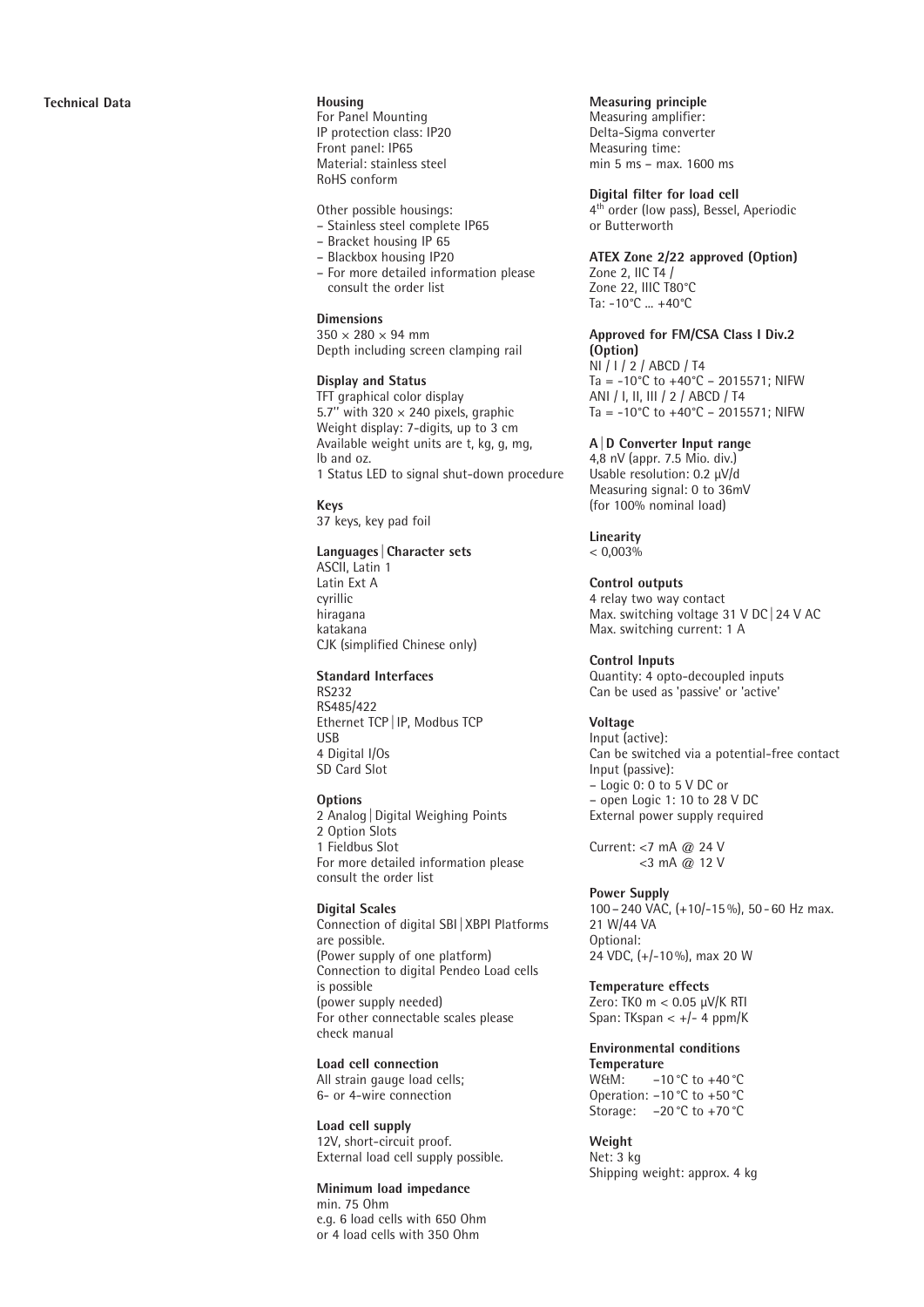# **Technical Drawings**

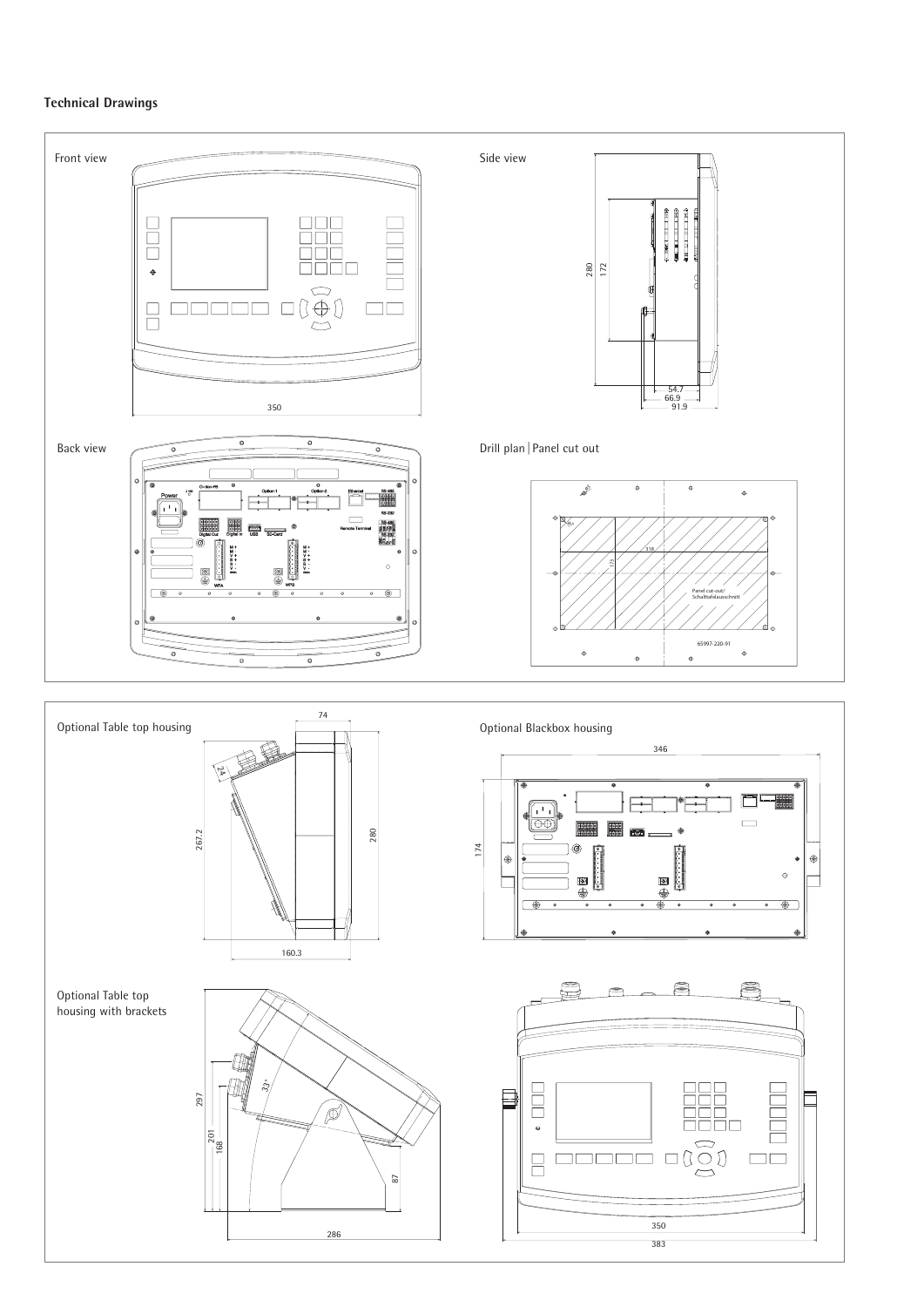| <b>Maxxis 5 Process Controller</b> |                                                                                                                                                                                                                                               |                |
|------------------------------------|-----------------------------------------------------------------------------------------------------------------------------------------------------------------------------------------------------------------------------------------------|----------------|
| <b>Type</b>                        | <b>Description</b>                                                                                                                                                                                                                            | Order Number   |
| Maxxis 5                           | Process Controller, incl. Ethernet TCP   IP and Modbus TCP<br>$1 \times$ RS232 and $1 \times$ 485   422, $1 \times$ USB, $1 \times$ SD Card,<br>$4 \times$ digital input (active or passive optional) and $4 \times$ digital outputs as relay | 9405 159 00000 |

# **Options for Maxxis 5**

| Weighing Point |                                                               | Slot A   B |
|----------------|---------------------------------------------------------------|------------|
| $W1$   W2      | A   D Converter                                               | 0 I U      |
| WE1            | $A \mid D$ converter with intrinsically safe Load Cell supply |            |
| $X3$   $X4$    | Disconnectable load cell connection                           | 0   0      |

# **Built-in Inputs**

| ______________  |                                  |          |
|-----------------|----------------------------------|----------|
| DE <sub>1</sub> | Digital Inputs – relays- passive | Standard |
| DE <sub>2</sub> | Digital Inputs – relays- active  |          |

# **Housing**

| G1             | Maxxis 5 with Panel Housing                                                                           | Standard |
|----------------|-------------------------------------------------------------------------------------------------------|----------|
| G <sub>2</sub> | Maxxis 5 in Table Top Housing                                                                         |          |
| G3             | Maxxis 5 in Table Top Housing with U-Bracket (turned front)                                           |          |
| G4             | Maxxis 5 in Blackbox Housing (not available with $Y2 Y3$ )                                            |          |
| L12            | Housing back plate with cable glands for Table Top housing (Standard)                                 |          |
| L13            | Housing back plate with EzEntry 4 and Cable glands for Table Top housing (not available with Y2   Y3) |          |

# **Approvals**

| Y <sub>2</sub> | ATEX Zone 2 22 Approval                                                     |
|----------------|-----------------------------------------------------------------------------|
|                | FM Class I, Div. 2 Approval                                                 |
| F <sub>3</sub> | Kit for the legal for trade approval (labels and CD), NAWI according to MID |

# **Power Supply**

| L <sub>0</sub>     | 110   240 V AC power supply                                                  | Standard |
|--------------------|------------------------------------------------------------------------------|----------|
| L <sub>8</sub>     | 24 V DC power supply                                                         |          |
| <b>Power Cable</b> |                                                                              |          |
| EU                 | Power cable with Euro plug, type CEE7 (only if table top housing is ordered) | Standard |

| EU        | Power cable with Euro plug, type CEE7 (only if table top housing is ordered)      | Standard |
|-----------|-----------------------------------------------------------------------------------|----------|
| GB        | Power cable with GB plug, type 360 (only if table top housing is ordered)         |          |
| <b>US</b> | Power cable with US plug, type LAP 31 (only if table top housing is ordered)      |          |
| N31       | Power cable for 24 V with open ended cable (only if table top housing is ordered) |          |

# **Applications and Licenses**

| H <sub>0</sub> | <b>BASIC Application</b>                                          | Standard |
|----------------|-------------------------------------------------------------------|----------|
| 4              | PHASE Application (OPC included)                                  |          |
| 15             | COUNT Application (available 2015)                                |          |
| 6              | <b>BATCHING Application</b>                                       |          |
| 8              | <b>TRUCK Application (Alibi Memory included)</b>                  |          |
| 111            | IBC - One Component Filling                                       |          |
| 112            | Tilt Correction License (Software BASIC needed)                   |          |
| E <sub>5</sub> | Alibi Memory License                                              |          |
| E <sub>6</sub> | OPC Server License (Accessit 2.0 included)                        |          |
| E <sub>9</sub> | Special License "Batch Modes" for using in individual programming |          |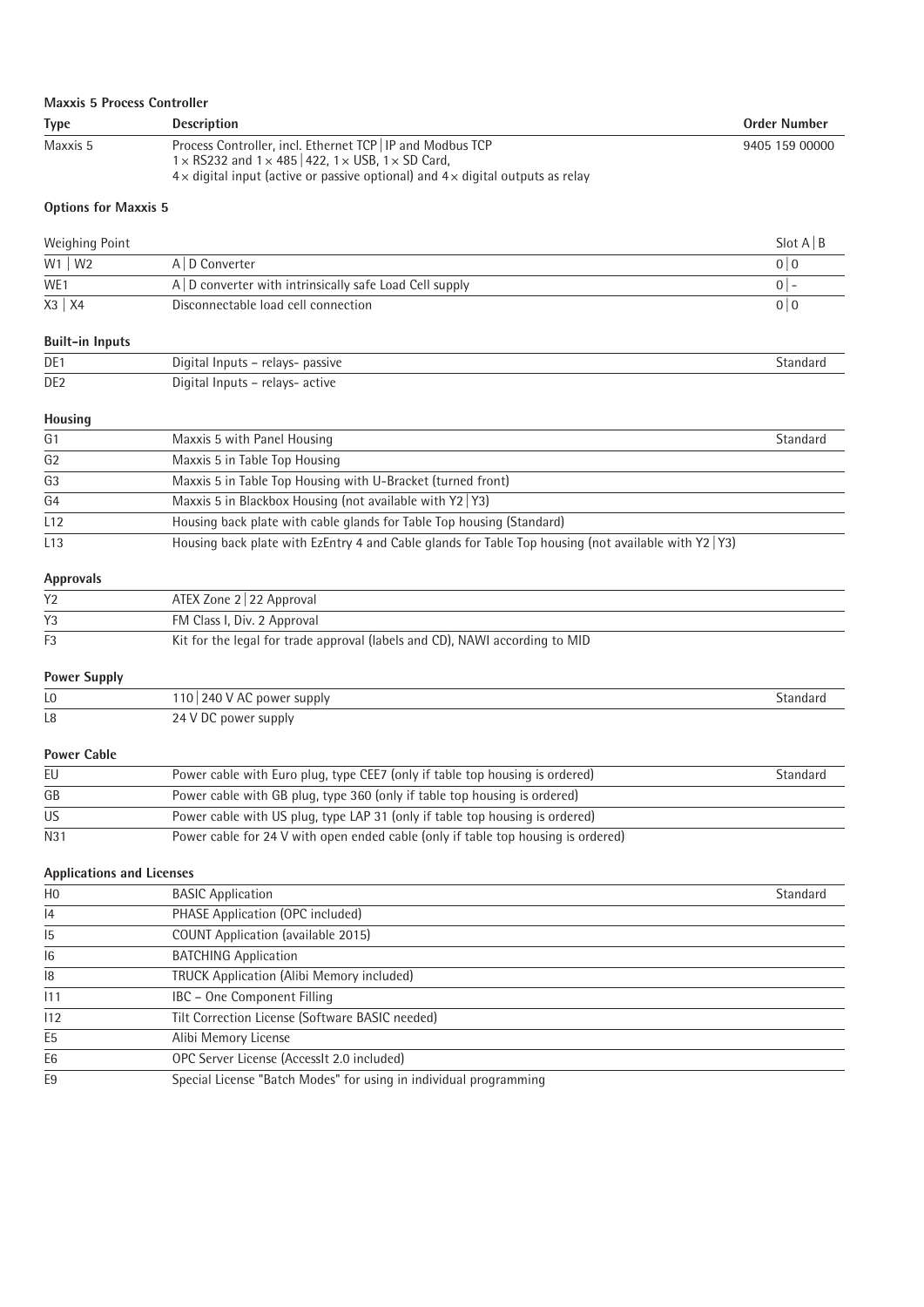| <b>Interface Cards</b>            |                                                                           | Slot $1 2 4$ |
|-----------------------------------|---------------------------------------------------------------------------|--------------|
| B <sub>15</sub>   B <sub>25</sub> | Interface Card Serial $2 \times$ RS485 (incl. supply for one IS Platform) | $0 0 $ –     |
| B16   B26                         | Interface Card Analog 1 Input   1 Output with 0/4-20 mA                   | $0 0 $ –     |
| B <sub>17</sub>   B <sub>27</sub> | Interface Card Digital 4 Outputs Relay   4 Inputs - active                | $0 0 $ –     |
| B18   B28                         | Interface Card Digital 4 Outputs Relay   4 Inputs - passive               | $0 0 $ –     |
| B <sub>19</sub>   B <sub>29</sub> | Interface Card Digital 8 Outputs Optocoupler   4 Inputs - passive         | $0 0 $ –     |
| C <sub>21</sub>                   | Fieldbus Card Profibus DP                                                 | $  0$        |
| C <sub>24</sub>                   | <b>Fieldbus Card DeviceNet</b>                                            | $- - 0 $     |
| C <sub>25</sub>                   | Fieldbus Card CC-Link (Available 2015)                                    | $- - 0 $     |
| C <sub>26</sub>                   | <b>Fieldbus Card Profinet</b>                                             | $- - 0 $     |
| C27                               | Fieldbus Card Ethernet   IP                                               | $- - 0 $     |

# **Cable for integrated Ethernet interface**

| M39 | Ethernet connector female RJ45, IP66                 |
|-----|------------------------------------------------------|
| M40 | Ethernet cable with cable gland, 7 m, RJ45 connector |

# **Cable for integrated USB interface**

| N <sub>29</sub> | USB connector female USB type A, IP65 if no USB plugged in (not available with $Y2 Y3$ ) |
|-----------------|------------------------------------------------------------------------------------------|
| N30             | USB Cable to connect Barcode Scanner YBR03xx                                             |

# **Connection to (EX) Remote Terminal**

| CX1       | Connector for Maxxis 5 Ex-Remote Terminal for barrier free connection |  |  |
|-----------|-----------------------------------------------------------------------|--|--|
| $\bigcap$ | Connector for Maxxis 5 Remote Terminal                                |  |  |

# **Cable with cable glands**

|                                                         | integrated      | integrated   | Slot 1   |          | Slot 2   |          |
|---------------------------------------------------------|-----------------|--------------|----------|----------|----------|----------|
|                                                         | <b>RS232</b>    | <b>RS485</b> | 1. RS485 | 2. RS485 | 1. RS485 | 2. RS485 |
| Serial cable with 9 pin D-Sub<br>male connector, 6 m    | M <sub>16</sub> |              |          |          |          |          |
| Serial cable with 9 pin D-Sub<br>female connector, 6 m  | M <sub>17</sub> | M81          | M77      | M86      | M79      | M91      |
| Serial cable with 12 pin round<br>connector male, 6 m   | M <sub>18</sub> | M74          | M61      | M63      | M66      | M68      |
| Serial cable with 12 pin round<br>connector female, 6 m | M <sub>19</sub> | M75          | M62      | M64      | M67      | M69      |

# **Maxxis 5 - order numbers with fixed defined configuration, cannot be changed with additional options**

| <b>Type</b> | <b>Description</b>                                                                                                                                                                                                                    | Order number   |
|-------------|---------------------------------------------------------------------------------------------------------------------------------------------------------------------------------------------------------------------------------------|----------------|
| PR 5900/00  | Maxxis 5 Process Controller with options: Panel housing (G1), A   D converter(W1), 110   230 V (L0),<br>BASIC Application (H0), Digital Input passive (DE1)                                                                           | 9405 159 00001 |
| PR 5900/01  | Maxxis 5 Process Controller with options: Panel housing (G1), A   D converter(W1), 24 V (L8),<br>BASIC Application (H0), Digital Input passive (DE1)                                                                                  | 9405 159 00011 |
| PR 5900/02  | Maxxis 5 Process Controller with options: Table top housing (G2), Rear plate cable glands (L12),<br>A   D converter (W1), 110   230 V (L0), BASIC Application (H0), Digital Input passive (DE1),<br>Power cable with Euro Plug (EU)   | 9405 159 00021 |
| PR 5900/03  | Maxxis 5 Process Controller with options: Housing with bracket (G3), Rear plate cable glands (L12),<br>A   D converter(W1), 110   230 V (L0), BASIC Application (H0), Digital Input passive (DE1),<br>Power cable with Euro Plug (EU) | 9405 159 00031 |